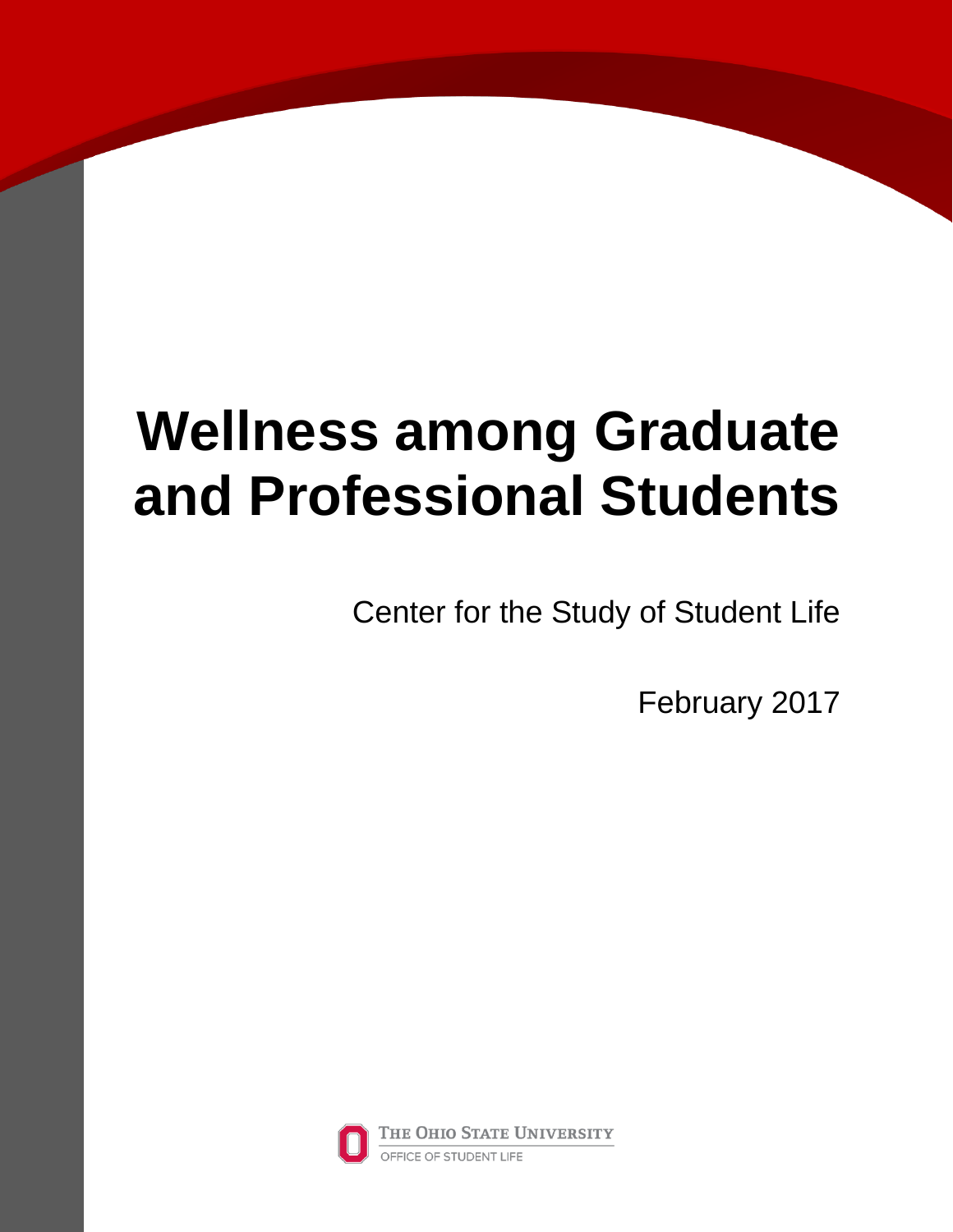# **INTRODUCTION**

This report examines patterns in self-reported wellness by Ohio State graduate and professional students. Data are from the 2015 Wellness Assessment. The Wellness Assessment was designed to measure nine dimensions of wellness in order to give students a better understanding of their own wellness and provide them with resources that they can utilize at Ohio State to improve their wellness. The Wellness Assessment survey was open to all students on the Columbus campus of the Ohio State University during October 2015 as well as emailed to a random sample of 5,000 undergraduate, graduate and professional students. This report uses data only from the random sample of students who participated in the survey and consented to sharing their educational records for research purposes (5,000 recruited, 760 responded for a 15.2% response rate in total; 161 graduate and professional students responded).

For more information about the wellness assessment, please see

[http://go.osu.edu/WA2016report.](http://go.osu.edu/WA2016report) For questions that comprise each wellness scale, please see the appendix.

| <b>Sample</b>          | n  | <b>Percent</b> |
|------------------------|----|----------------|
| Graduate-Master's      | 56 | 34.8%          |
| Graduate- Professional | 37 | 23.0%          |
| Graduate-Doctoral      | 68 | $42.2\%$       |

# **KEY FINDING**

 There are no statistically significant differences on any dimension of wellness between master's, professional and doctoral students.

# **FINDINGS**

The following chart displays mean score on each of the nine dimensions of wellness for master's, professional and doctoral students. There were no statistically significant differences between groups on any of the nine dimensions.



# **Mean Scores on 9 Dimensions** ■ Master's ■ Professional ■ Doctoral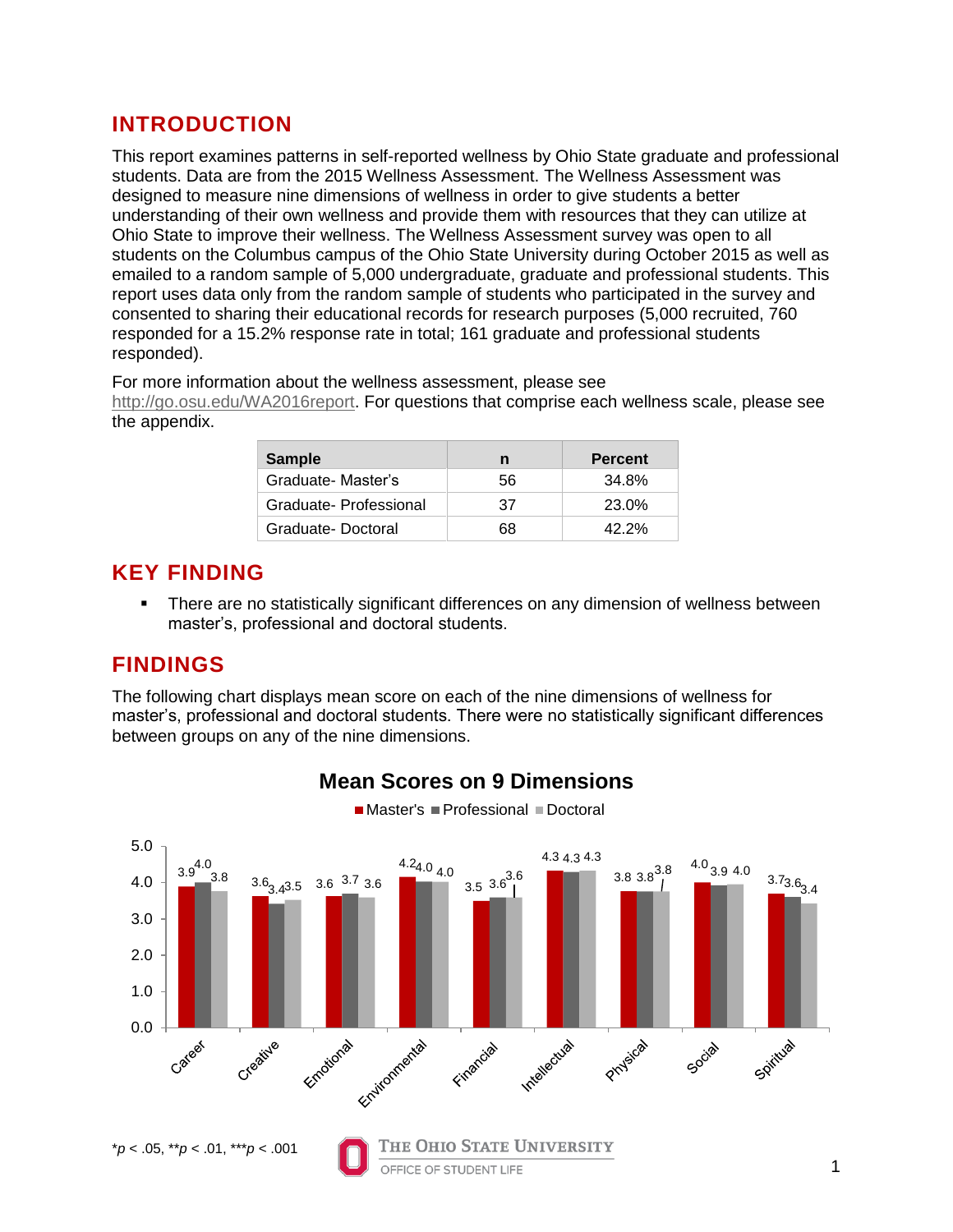The following table presents the percentage of students who agree or strongly agree with each statement. There were not statistically significant differences between master's, doctoral or professional students on any of the items.

### **Emotional Wellness**

| % Agree or Strongly Agree (n = 161)                                            | Graduate<br>- Master's | Graduate<br>- Doctoral | <b>Professional</b> | <b>Statistically</b><br>significant |
|--------------------------------------------------------------------------------|------------------------|------------------------|---------------------|-------------------------------------|
| am able to appropriately manage my feelings                                    | 75.0%                  | 77.9%                  | 81.1%               |                                     |
| am able to appropriately express my feelings                                   | 71.4%                  | 67.6%                  | 73.0%               | --                                  |
| would be willing to seek help from others<br>when I am having a difficult time | 67.9%                  | 66.2%                  | 78.4%               |                                     |
| feel that I am able to cope with my daily<br>stress                            | 76.8%                  | 66.2%                  | 70.3%               |                                     |
| have a positive image of my body                                               | 66.1%                  | 51.5%                  | 62.2%               |                                     |

| % Often/Always $(n = 161)$                                    | <b>Graduate</b><br>- Master's | Graduate<br>- Doctoral | <b>Professional</b> | <b>Statistically</b><br>significant |
|---------------------------------------------------------------|-------------------------------|------------------------|---------------------|-------------------------------------|
| use alcohol, nicotine or other substances to<br>manage stress | 3.6%                          | 4.4%                   | 8.1%                | $\sim$ $\sim$                       |
| use relaxation techniques to manage stress                    | 26.8%                         | 36.8%                  | 37.8%               | $\sim$                              |

#### **Financial Wellness**

| % Agree or Strongly Agree                                                     | <b>Graduate</b><br>- Master's | Graduate<br>- Doctoral | <b>Professional</b> | <b>Statistically</b><br>significant |
|-------------------------------------------------------------------------------|-------------------------------|------------------------|---------------------|-------------------------------------|
| I think it is important to spend less than I earn<br>$(n = 161)$              | 89.3%                         | 91.2%                  | 94.6%               |                                     |
| am confident that I can plan a financial budget<br>(n = 161)                  | 75.0%                         | 82.4%                  | 78.4%               |                                     |
| I have enough money saved to handle financial<br>emergencies ( $n = 161$ )    | 66.1%                         | 52.9%                  | 73.0%               |                                     |
| stress about my finances ( $n = 161$ )                                        | 51.8%                         | 50.0%                  | 67.6%               |                                     |
| am able to pay my bills on time $(n = 159)$                                   | 100.0%                        | 100.0%                 | 100.0%              |                                     |
| am comfortable leaving a balance on my<br>credit card(s) $(n = 148)$          | 41.5%                         | 29.5%                  | 14.7%               | $\star$                             |
| I pay off the entire balance of my credit card(s)<br>each month ( $n = 140$ ) | 72.9%                         | 74.6%                  | 90.9%               |                                     |

| % Often/Always                                                                                                  | Graduate<br>- Master's | Graduate<br>- Doctoral | <b>Professional</b> | <b>Statistically</b><br>significant |
|-----------------------------------------------------------------------------------------------------------------|------------------------|------------------------|---------------------|-------------------------------------|
| I feel stressed by the amount of money I owe<br>(credit cards, student loans, car payments, etc)<br>$(n = 154)$ | 41.5%                  | 41.5%                  | 63.9%               | $-$                                 |
| I track my spending to stay within my budget<br>$(n = 161)$                                                     | 60.7%                  | 54.4%                  | 45.9%               | --                                  |

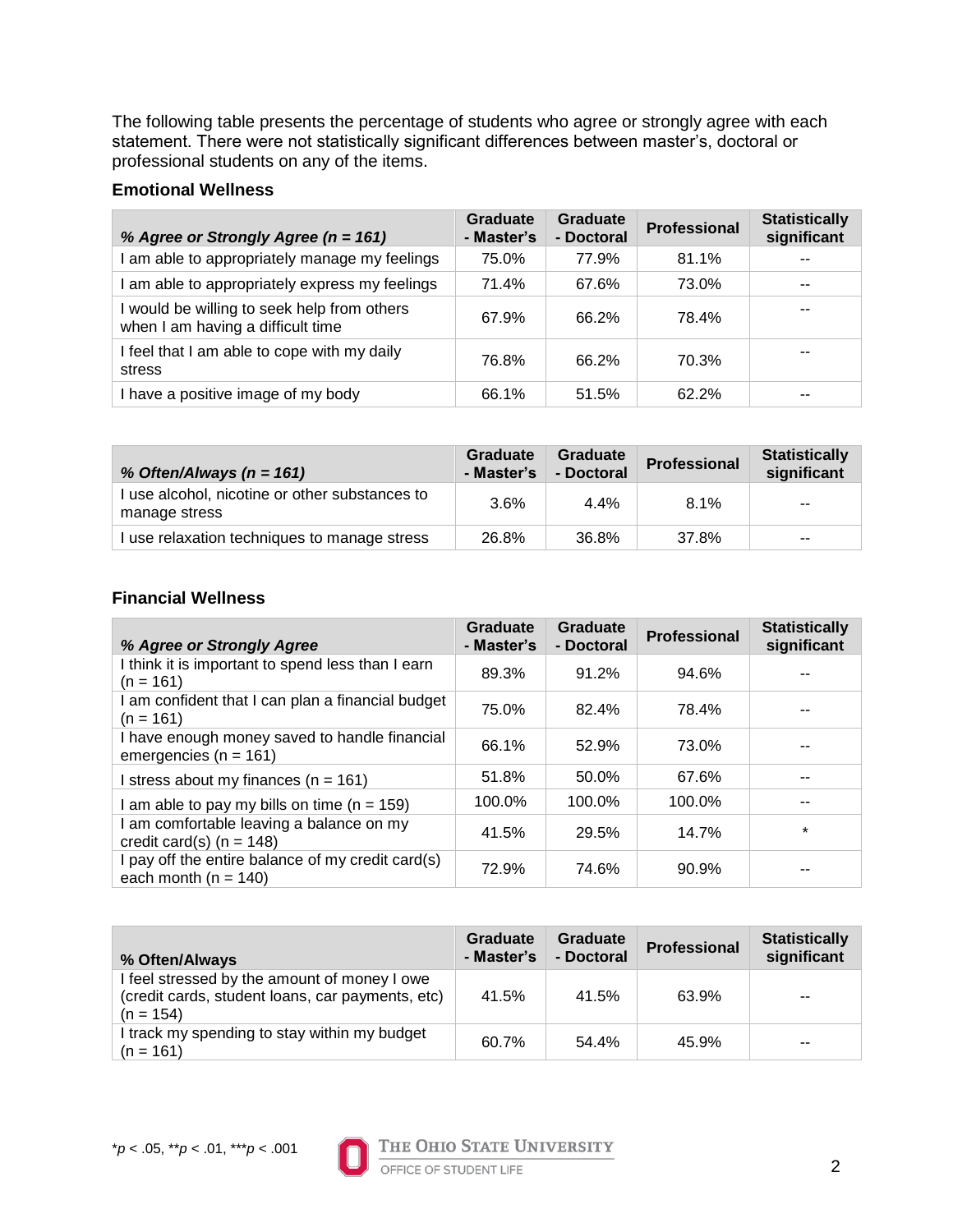#### **Social Wellness**

| % Agree or Strongly Agree                                                       | <b>Graduate</b><br>- Master's | <b>Graduate</b><br>- Doctoral | Professional | <b>Statistically</b><br>significant |
|---------------------------------------------------------------------------------|-------------------------------|-------------------------------|--------------|-------------------------------------|
| I feel a sense of belonging in a community<br>$(n = 160)$                       | 73.2%                         | 69.1%                         | 69.4%        |                                     |
| I have a strong social network $(n = 161)$                                      | 66.1%                         | 61.8%                         | 64.9%        |                                     |
| I feel that I am a person who people like to be<br>around ( $n = 161$ )         | 75.0%                         | 70.6%                         | 64.9%        |                                     |
| I feel comfortable communicating face-to-face<br>with others $(n = 161)$        | 87.5%                         | 83.8%                         | 83.8%        |                                     |
| I rarely feel lonely ( $n = 161$ )                                              | 58.9%                         | 51.5%                         | 40.5%        |                                     |
| I have at least one close friend whom I can<br>trust and confide in $(n = 161)$ | 87.5%                         | 92.6%                         | 91.9%        |                                     |
| I feel supported by my family $(n = 161)$                                       | 94.6%                         | 89.7%                         | 89.2%        |                                     |

#### **Career Wellness**

| % Agree or Strongly Agree                                                                                                             | Graduate<br>- Master's | Graduate<br>- Doctoral | <b>Professional</b> | <b>Statistically</b><br>significant |
|---------------------------------------------------------------------------------------------------------------------------------------|------------------------|------------------------|---------------------|-------------------------------------|
| I feel that my current job interferes with other<br>aspects of my life ( $n = 133$ )                                                  | 42.2%                  | 34.9%                  | 56.0%               |                                     |
| I am able to balance my current job with the<br>rest of my life $(n = 136)$                                                           | 60.9%                  | 61.5%                  | 68.0%               |                                     |
| I feel that I work in a positive environment<br>$(n = 138)$                                                                           | 83.3%                  | 70.8%                  | 80.0%               |                                     |
| I feel that I work in a stressful environment<br>$(n = 139)$                                                                          | 40.8%                  | 51.6%                  | 57.7%               |                                     |
| I am confident in my career decisions ( $n = 161$ )                                                                                   | 67.9%                  | 64.7%                  | 70.3%               |                                     |
| I feel that my current studies will be helpful to<br>my future career ( $n = 160$ )                                                   | 89.3%                  | 85.3%                  | 91.7%               |                                     |
| I envision my future career as a means to<br>contribute to society ( $n = 161$ )                                                      | 85.7%                  | 91.2%                  | 94.6%               |                                     |
| I feel that my major/career decision is an<br>appropriate expression of my abilities and<br>personal strengths ( $n = 161$ )          | 80.4%                  | 75.0%                  | 89.2%               |                                     |
| I feel that my major/career decision is an<br>appropriate expression of what I find<br>meaningful and important in life ( $n = 161$ ) | 78.6%                  | 85.3%                  | 91.9%               |                                     |

# **Intellectual Wellness**

| % Agree or Strongly Agree (n = 161)                            | <b>Graduate</b><br>- Master's | <b>Graduate</b><br>- Doctoral | <b>Professional</b> | <b>Statistically</b><br>significant |
|----------------------------------------------------------------|-------------------------------|-------------------------------|---------------------|-------------------------------------|
| am able to resolve conflicts peacefully                        | 91.1%                         | 92.6%                         | 86.5%               |                                     |
| am confident in my ability to find solutions to<br>my problems | 96.4%                         | 86.8%                         | 91.9%               |                                     |
| am confident that I can learn new skills                       | 98.2%                         | 94.1%                         | 97.3%               |                                     |
| engage in intellectually engaging activities                   | 94.6%                         | 98.5%                         | 91.9%               |                                     |
| am interested in learning new things                           | 100.0%                        | 100.0%                        | 100.0%              |                                     |



# THE OHIO STATE UNIVERSITY<br>OFFICE OF STUDENT LIFE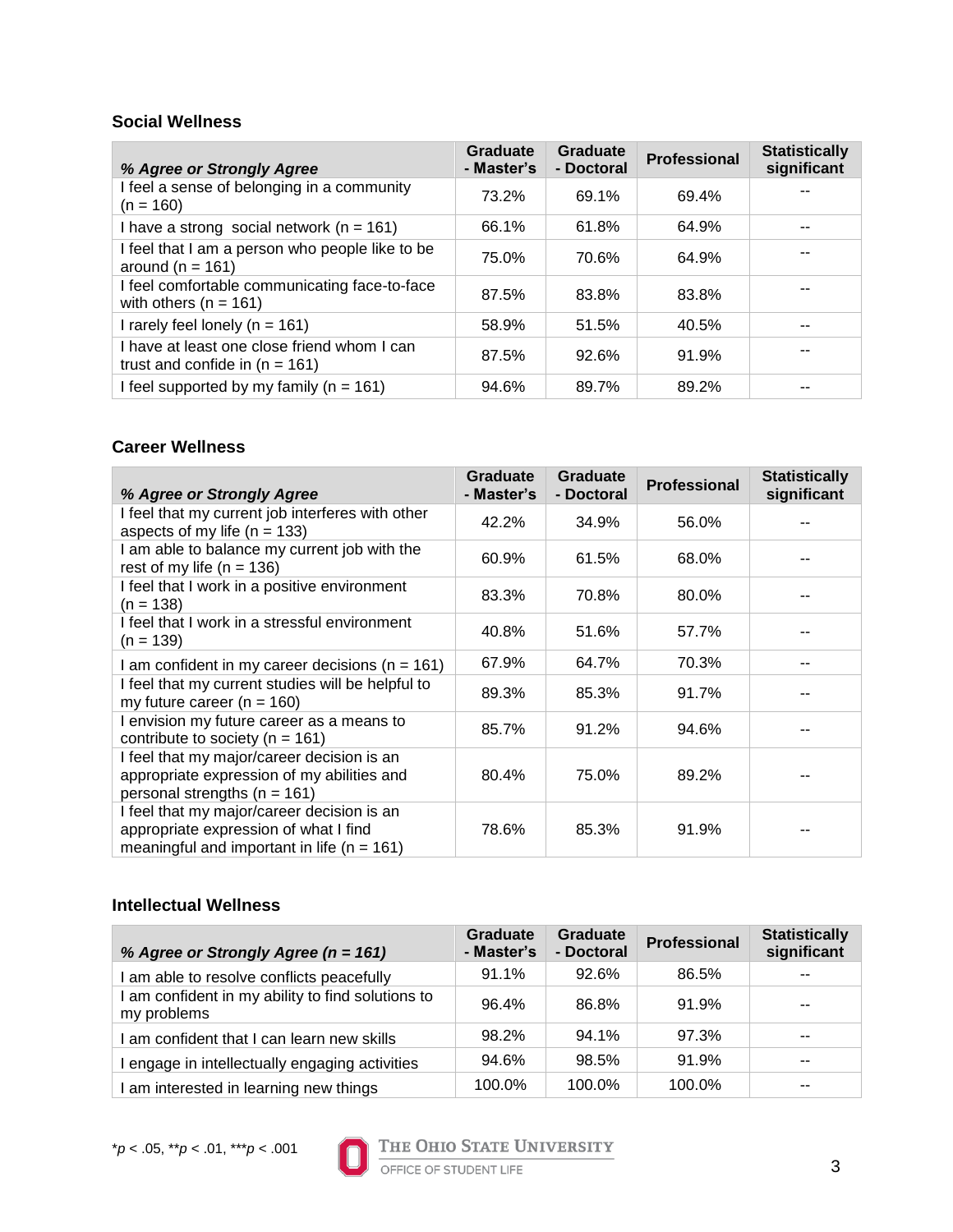| feel that my education is a priority                                | 96.4% | 98.5% | 97.3% | -- |
|---------------------------------------------------------------------|-------|-------|-------|----|
| am confident in my academic major decisions                         | 82.1% | 75.0% | 86.5% | -- |
| feel challenged by my academics during this<br>academic term        | 87.5% | 82.4% | 89.2% | -- |
| am able to manage my academic workload<br>during this academic term | 78.6% | 72.1% | 73.0% | -- |

# **Physical**

| % Agree or Strongly Agree (n = 161)                     | <b>Graduate</b><br>- Master's | Graduate<br>- Doctoral | Professional | <b>Statistically</b><br>significant |
|---------------------------------------------------------|-------------------------------|------------------------|--------------|-------------------------------------|
| I am confident that I can exercise regularly            | 60.7%                         | 64.7%                  | 62.2%        | $-$                                 |
| I am confident that I can maintain a nutritious<br>diet | 75.0%                         | 63.2%                  | 70.3%        | $-$                                 |

| % Often/Always                                                                                                | Graduate<br>- Master's | Graduate<br>- Doctoral | <b>Professional</b> | <b>Statistically</b><br>significant |
|---------------------------------------------------------------------------------------------------------------|------------------------|------------------------|---------------------|-------------------------------------|
| If you are sexually active, do you practice safer<br>sex? ( $n = 161$ )                                       | 91.9%                  | 87.2%                  | 80.0%               |                                     |
| I use tobacco products ( $n = 161$ )                                                                          | 5.4%                   | 1.5%                   | $0.0\%$             |                                     |
| I eat a nutritious diet ( $n = 160$ )                                                                         | 69.6%                  | 50.7%                  | 59.5%               |                                     |
| I get at least 8 hours of sleep per night<br>(n = 159)                                                        | 40.7%                  | 30.9%                  | 24.3%               |                                     |
| I engage in cardiovascular exercise 3-5 times<br>per week for at least 30 minutes ( $n = 161$ )               | 41.1%                  | 45.6%                  | 35.1%               |                                     |
| I engage in flexibility exercise/ stretching<br>$(n = 161)$                                                   | 46.4%                  | 27.9%                  | 24.3%               |                                     |
| I engage in strength training/ resistance<br>exercise 2-3 times per week ( $n = 161$ )                        | 32.1%                  | 38.2%                  | 29.7%               |                                     |
| I use illicit drugs (e.g. marijuana, cocaine,<br>Ecstasy) ( $n = 161$ )                                       | 3.6%                   | $0.0\%$                | $0.0\%$             |                                     |
| I use prescription medication that is not<br>prescribed to me (e.g. Adderall, Xanax,<br>Valium) ( $n = 161$ ) | 1.8%                   | $0.0\%$                | $0.0\%$             |                                     |

| % Once a week or more ( $n = 161$ )                                                                          | Graduate<br>- Master's | Graduate<br>- Doctoral | <b>Professional</b> | <b>Statistically</b><br>significant |
|--------------------------------------------------------------------------------------------------------------|------------------------|------------------------|---------------------|-------------------------------------|
| How often, in general, do you consume<br>alcohol?                                                            | 25.0%                  | 23.5%                  | 24.3%               | $-$                                 |
| How often do you binge drink? (Males: 5+<br>drinks in about 2 hours, Females: 4+ drinks in<br>about 2 hours) | $0.0\%$                | 1.5%                   | $0.0\%$             | $- -$                               |

# **Creative Wellness**

| % Agree or Strongly Agree ( $n = 161$ )    | <b>Graduate</b><br>ົ- Master's ∖ | <b>Graduate</b><br>- Doctoral | Professional | <b>Statistically</b><br>significant |
|--------------------------------------------|----------------------------------|-------------------------------|--------------|-------------------------------------|
| express myself through creative activities | 50.0%                            | 41.2%                         | 45.9%        | $-$                                 |

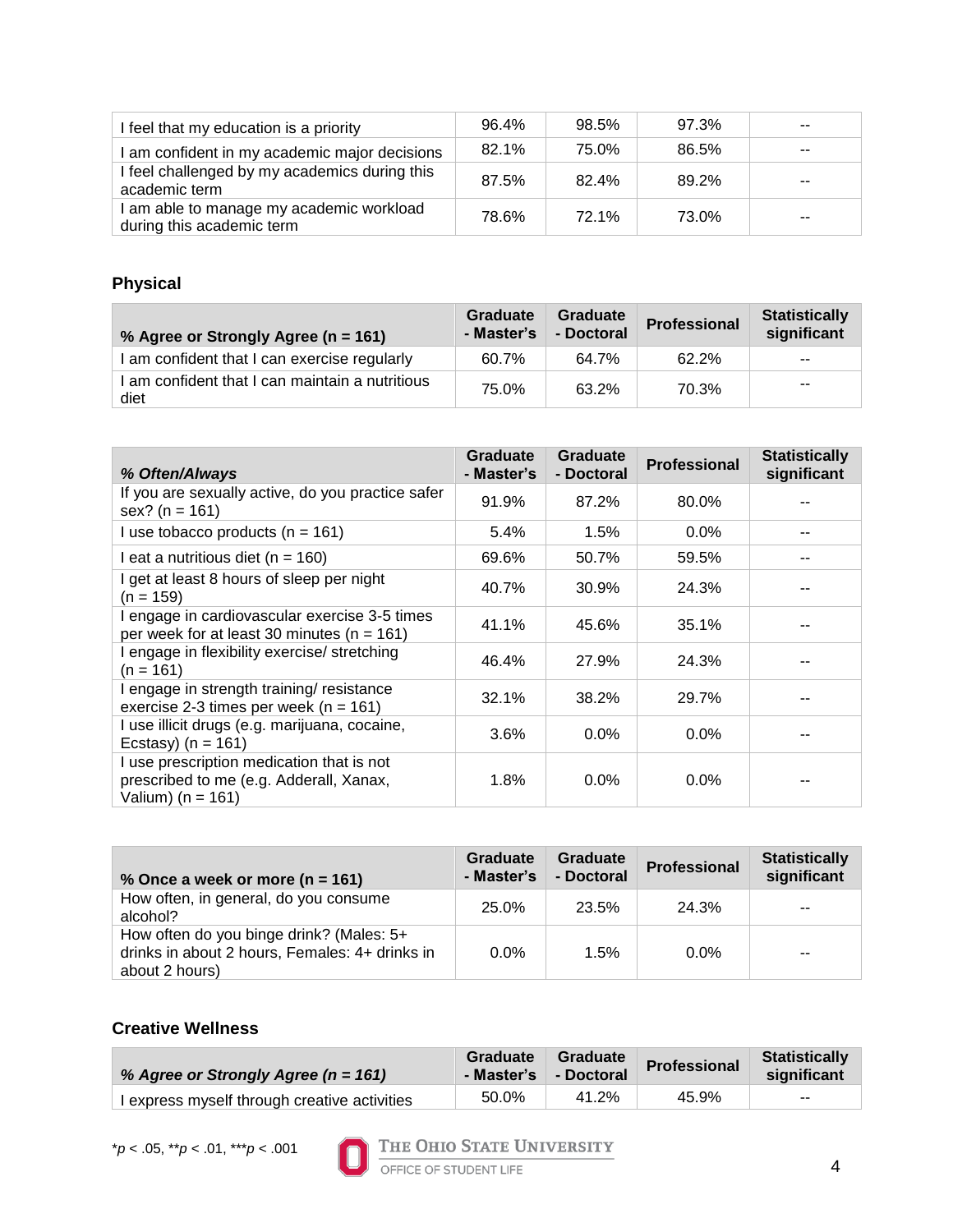| I think of myself as a creative person                              | 64.3%    | 66.2%    | 48.6% | $-$   |
|---------------------------------------------------------------------|----------|----------|-------|-------|
| I value multiple perspectives when thinking<br>about complex topics | $91.1\%$ | $91.2\%$ | 91.9% | $- -$ |
| The arts help me appreciate other perspectives<br>and cultures      | 75.0%    | 77.9%    | 70.3% | $-$   |

| % Often or Always $(n = 160)$            | Graduate<br>- Master's | <b>Graduate</b><br>- Doctoral | Professional | <b>Statistically</b><br>significant |
|------------------------------------------|------------------------|-------------------------------|--------------|-------------------------------------|
| I attend arts-related events or programs | 35.7%                  | 17.6%                         | 11.1%        | $\sim$ $\sim$                       |

# **Environmental Wellness**

| % Agree or Strongly Agree                                                              | <b>Graduate</b><br>- Master's | <b>Graduate</b><br>- Doctoral | <b>Professional</b> | <b>Statistically</b><br>significant |
|----------------------------------------------------------------------------------------|-------------------------------|-------------------------------|---------------------|-------------------------------------|
| think it is important to conserve natural<br>resources ( $n = 161$ )                   | 94.6%                         | 86.5%                         | 92.6%               |                                     |
| take time to appreciate nature                                                         | 85.7%                         | 82.4%                         | 86.5%               |                                     |
| take time to appreciate my surroundings<br>$(n = 161)$                                 | 85.7%                         | 80.9%                         | 86.5%               |                                     |
| often feel that I have little control over my<br>safety ( $n = 160$ )                  | 19.6%                         | 14.9%                         | 16.2%               |                                     |
| I feel safe in my living environment (e.g,<br>residence hall, apartment) ( $n = 161$ ) | 94.6%                         | 92.6%                         | 78.4%               |                                     |
| I feel that I live in a stressful environment<br>$(n = 161)$                           | 21.4%                         | 17.6%                         | 16.2%               |                                     |
| I feel that I live in a welcoming environment<br>$(n = 161)$                           | 78.6%                         | 75.0%                         | 64.9%               |                                     |

| % Often/Always ( $n = 161$ )                                                                                  | Graduate<br>- Master's | Graduate<br>- Doctoral | <b>Professional</b> | <b>Statistically</b><br>significant |
|---------------------------------------------------------------------------------------------------------------|------------------------|------------------------|---------------------|-------------------------------------|
| engage in environmentally friendly behaviors<br>(e.g. turn off the lights, turn off faucets, walk or<br>bike) | 85.7%                  | 72.1%                  | 75.7%               | $-$                                 |
| If given the opportunity, I recycle                                                                           | 87.5%                  | 77.9%                  | 70.3%               | --                                  |

# **Spiritual Wellness**

| % Agree or Strongly Agree                                            | <b>Graduate</b><br>- Master's | Graduate<br>- Doctoral | <b>Professional</b> | <b>Statistically</b><br>significant |
|----------------------------------------------------------------------|-------------------------------|------------------------|---------------------|-------------------------------------|
| engage in self-reflection ( $n = 161$ )                              | 78.6%                         | 83.8%                  | 73.0%               |                                     |
| seek out meaning in my life $(n = 161)$                              | 89.3%                         | 77.9%                  | 78.4%               | $ -$                                |
| I feel a connection to something larger than<br>myself ( $n = 161$ ) | 66.1%                         | 46.3%                  | 62.2%               |                                     |
| I consider myself to be a spiritual person<br>$(n = 160)$            | 53.6%                         | 42.6%                  | 55.6%               |                                     |
| engage in spiritual practices ( $n = 160$ )                          | 38.2%                         | 33.8%                  | 35.1%               |                                     |

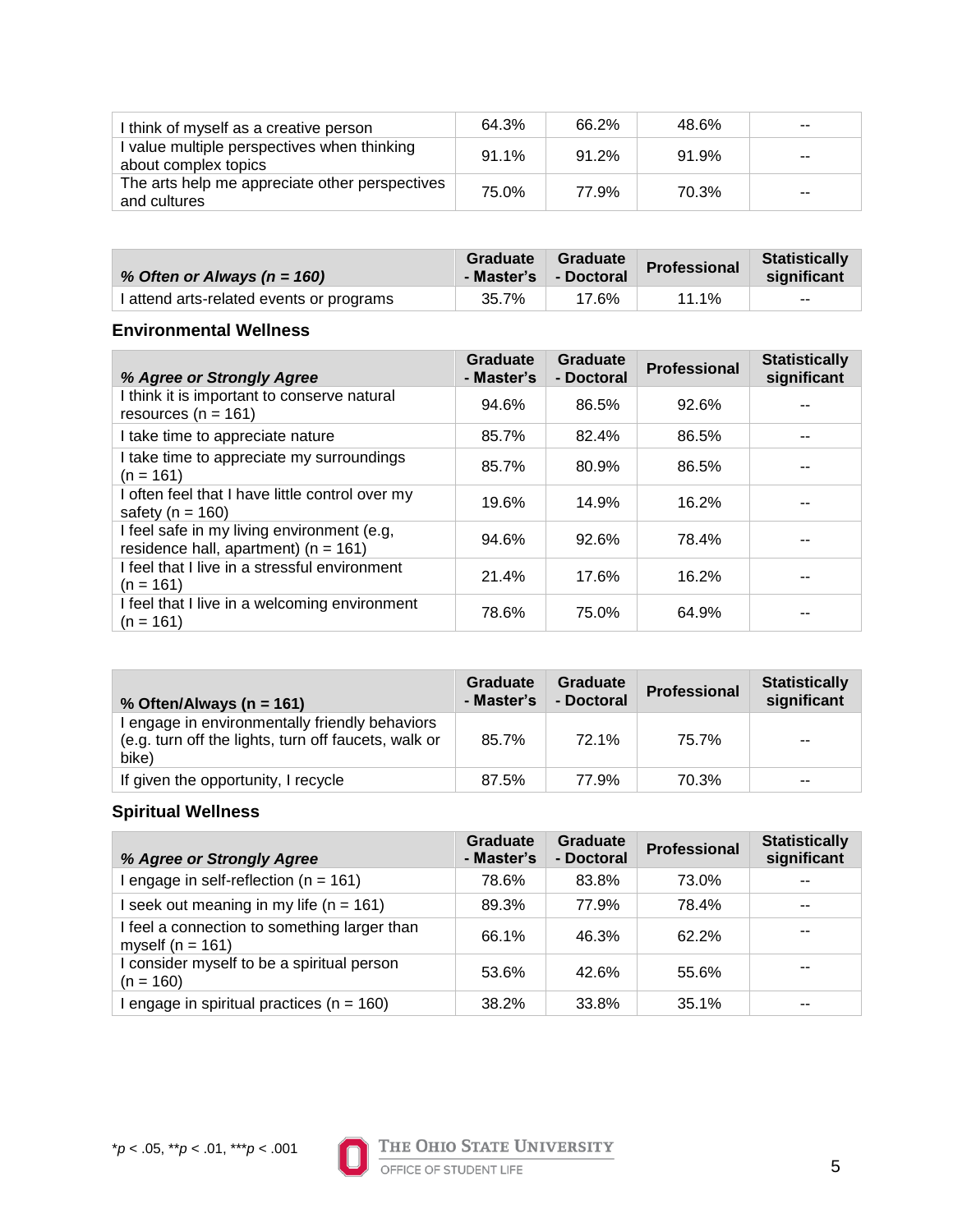# **APPENDIX: DEMOGRAPHICS OF PARTICIPANTS**

|                                                          | Graduate-<br>Master's<br>$(n = 56)$ | Graduate-<br>Doctoral<br>$(n = 68)$ | Professional<br>$(n=37)$ |
|----------------------------------------------------------|-------------------------------------|-------------------------------------|--------------------------|
| Male                                                     | 43.6%                               | 49.3%                               | 35.1%                    |
| Female                                                   | 56.4%                               | 50.7%                               | 64.9%                    |
| First generation                                         | 18.2%                               | 25.0%                               | 29.7%                    |
| Non-first generation                                     | 81.8%                               | 75.0%                               | 70.3%                    |
| International                                            | 27.3%                               | 26.5%                               | 8.1%                     |
| Domestic                                                 | 72.7%                               | 73.5%                               | 91.9%                    |
| Race/Ethnicity                                           |                                     |                                     |                          |
| African American/Black or African descent                | 1.8%                                | 1.5%                                | 2.7%                     |
| Asian American/Asian (East, South<br>Southeast)          | 32.1%                               | 20.6%                               | 10.8%                    |
| Hawaiian/Pacific Islander                                | 0.0%                                | 0.0%                                | 0.0%                     |
| Latino(a)/Hispanic American                              | 3.6%                                | 4.4%                                | 5.4%                     |
| Native American/American Indian/Alaskan<br><b>Native</b> | 0.0%                                | 0.0%                                | 0.0%                     |
| Middle Eastern/Arab American                             | 0.0%                                | 0.0%                                | 0.0%                     |
| White/European American                                  | 57.1%                               | 61.8%                               | 78.4%                    |
| Other                                                    | 1.8%                                | 1.5%                                | 0.0%                     |
| Multiracial                                              | 3.6%                                | 10.3%                               | 2.7%                     |
| Prefer not to answer                                     | 0.0%                                | 0.0%                                | 0.0%                     |
| Veteran/Military                                         | 3.7%                                | 0.0%                                | 0.0%                     |
| Not Veteran/Military                                     | 96.3%                               | 100.0%                              | 100.0%                   |
| Residence                                                |                                     |                                     |                          |
| Campus residence                                         | 3.6%                                | 7.4%                                | 0.0%                     |
| Within 43201 zip code                                    | 29.1%                               | 27.9%                               | 24.3%                    |
| Outside 43201 zip code                                   | 63.6%                               | 60.3%                               | 73.0%                    |
| Sorority or fraternity house                             | 0.0%                                | 0.0%                                | 0.0%                     |
| None of these                                            | 3.6%                                | 4.4%                                | 2.7%                     |

\**p* < .05, \*\**p* < .01, \*\*\**p* < .001



# THE OHIO STATE UNIVERSITY

OFFICE OF STUDENT LIFE